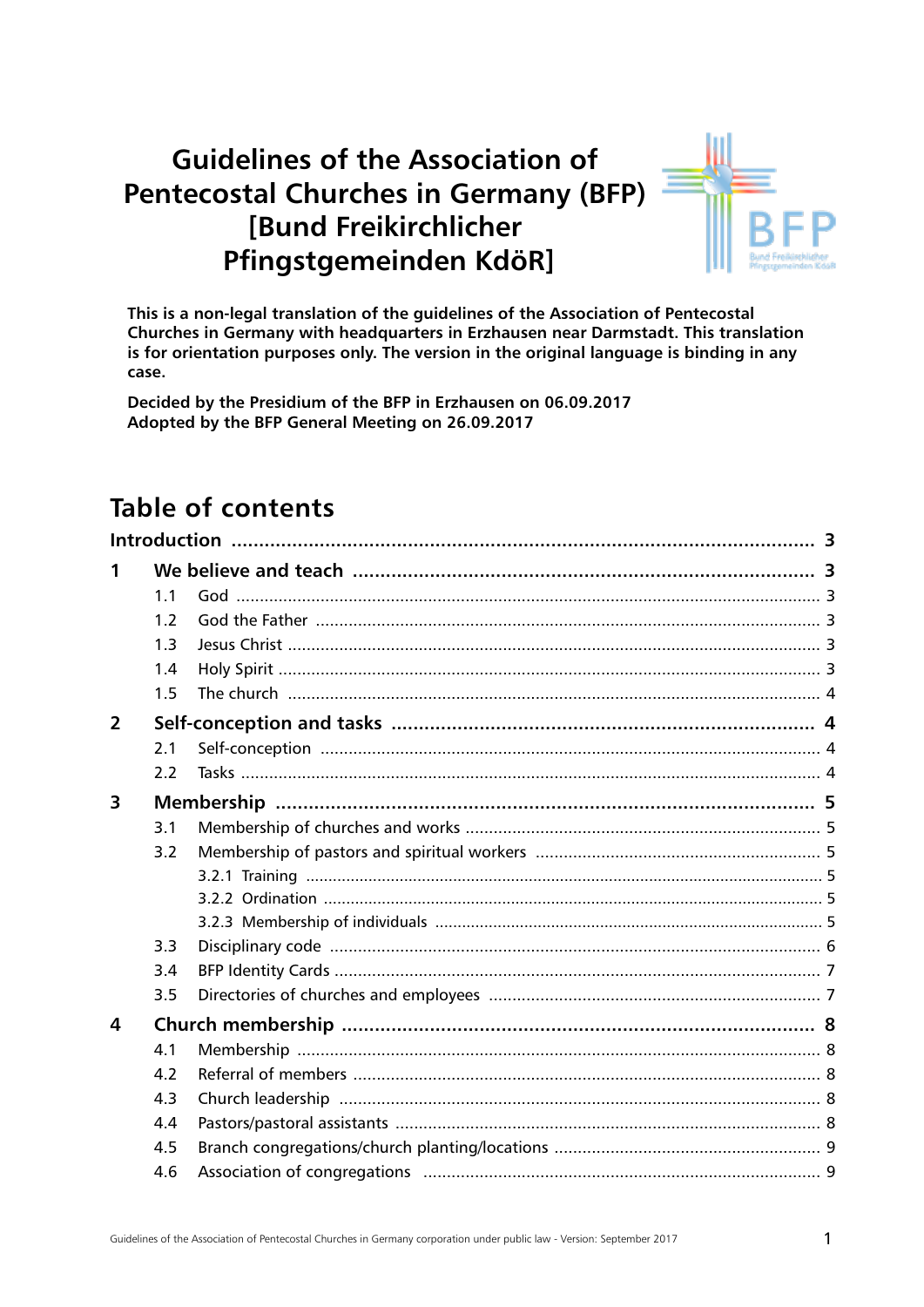|                         | 4.7                                                            |                          |    |  |  |  |  |
|-------------------------|----------------------------------------------------------------|--------------------------|----|--|--|--|--|
|                         |                                                                |                          |    |  |  |  |  |
|                         |                                                                |                          |    |  |  |  |  |
|                         |                                                                |                          |    |  |  |  |  |
|                         | 4.8                                                            |                          |    |  |  |  |  |
| 5                       |                                                                |                          |    |  |  |  |  |
|                         | 5.1                                                            |                          |    |  |  |  |  |
|                         | 5.2                                                            |                          |    |  |  |  |  |
|                         |                                                                |                          |    |  |  |  |  |
|                         |                                                                |                          |    |  |  |  |  |
|                         |                                                                |                          |    |  |  |  |  |
|                         |                                                                |                          |    |  |  |  |  |
|                         |                                                                |                          |    |  |  |  |  |
| 6                       |                                                                |                          |    |  |  |  |  |
|                         | 6.1                                                            |                          |    |  |  |  |  |
|                         |                                                                |                          |    |  |  |  |  |
|                         |                                                                |                          |    |  |  |  |  |
|                         |                                                                |                          |    |  |  |  |  |
|                         |                                                                |                          |    |  |  |  |  |
|                         | 6.2                                                            |                          |    |  |  |  |  |
| $\overline{\mathbf{z}}$ |                                                                |                          |    |  |  |  |  |
|                         | 7.1                                                            |                          |    |  |  |  |  |
|                         |                                                                |                          |    |  |  |  |  |
|                         |                                                                |                          |    |  |  |  |  |
|                         | 7.2                                                            |                          |    |  |  |  |  |
|                         |                                                                |                          |    |  |  |  |  |
|                         |                                                                |                          |    |  |  |  |  |
|                         | 7.3                                                            |                          |    |  |  |  |  |
|                         |                                                                | 7.3.1 Praeses of the BFP | 15 |  |  |  |  |
|                         |                                                                |                          |    |  |  |  |  |
|                         |                                                                |                          |    |  |  |  |  |
|                         |                                                                |                          |    |  |  |  |  |
|                         | 7.4                                                            |                          |    |  |  |  |  |
|                         |                                                                |                          |    |  |  |  |  |
|                         | 7.5                                                            |                          |    |  |  |  |  |
| 8                       |                                                                |                          |    |  |  |  |  |
|                         | 8.1                                                            |                          |    |  |  |  |  |
|                         | 8.2                                                            |                          |    |  |  |  |  |
| 9                       | BFP works, other works and institutions in the Association  18 |                          |    |  |  |  |  |
|                         |                                                                |                          |    |  |  |  |  |
|                         | 9.2                                                            |                          |    |  |  |  |  |
|                         | 9.3                                                            |                          |    |  |  |  |  |
|                         | 9.4                                                            |                          |    |  |  |  |  |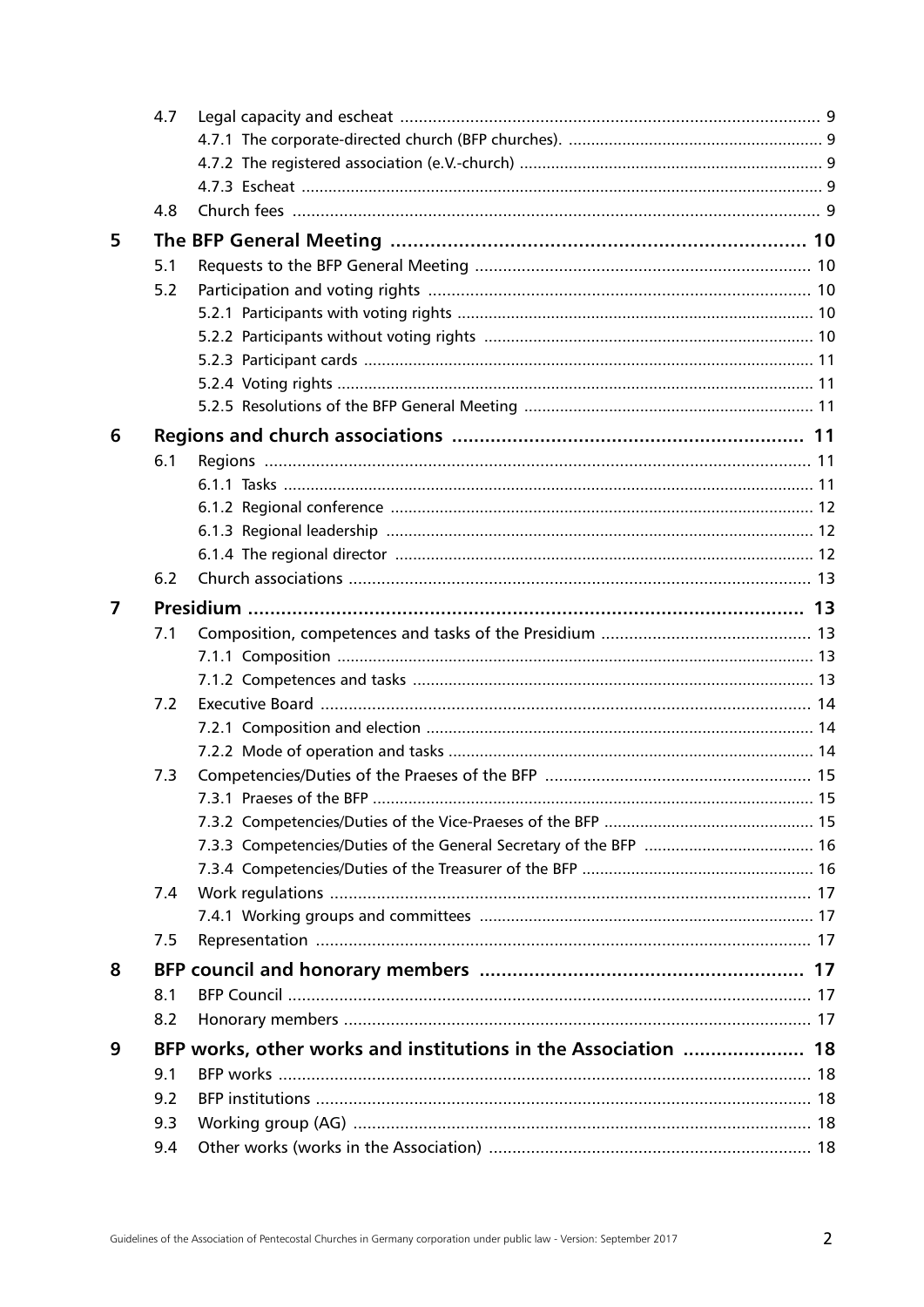# <span id="page-2-0"></span>**Introduction**

- 1 In addition to the Constitution, the "BUND FREIKIRCHLICHER PFINGSTGEMEINDEN" (hereinafter referred to as BFP or Association) adopts the following guidelines, which are binding on its members in accordance with Article 4 of the Constitution.
- 2 Their compilation is based on previous resolutions and is supplemented by growth-related, necessary regulations.
- 3 The prerequisite for their right understanding and fruitful evaluation is a relationship of brotherly trust with each other. Only then is blessed cooperation as an Association possible.
- 4 These guidelines may be amended or supplemented by resolution of the BFP General Meeting.

## **1 We believe and teach**

### **1.1 God**

We believe in the one eternal God of the Bible, the Creator of heaven and earth, who reveals Himself to us as Father, Son and Holy Spirit.

## **1.2 God the Father**

We believe in God the Father, the source of all fatherhood, who in mercy and care turns to mankind and wants all to come to the knowledge of the truth. Therefore, in His love that transcends all human imagination, He gave His Son for the salvation of a lost world.

#### **1.3 Jesus Christ**

We believe in Jesus Christ, the Word of God made flesh, conceived by the Holy Spirit and born of the Virgin Mary. In Him, God has revealed Himself definitively to us humans for salvation.

The Bible, the Holy Scriptures of the Old and New Testaments inspired by God's Spirit, bears witness to this as an infallible guide to our life, thought and action.

As the Word of God made flesh, Jesus Christ, through his substitutionary final sacrifice in his death on the cross, obtained salvation for all people once and for all, so that after the resurrection and ascension, seated at the right hand of God, he intercedes for us with the Father.

We believe that Jesus our Lord will come again in power and glory, to eternal glory for the saved and eternal judgment for the lost.

In him, God invites all people as lost sinners to receive His salvation through repentance and faith.

## **1.4 Holy Spirit**

We believe in the Holy Spirit who, because of the redemption of Jesus Christ through the new birth, creates new life in us and brings it to completion in the resurrection from the dead. Through the baptism with the Holy Spirit, the exalted Lord wants to enable all believers to serve. Through his presence in those who are born again, he brings forth the fruit of the Spirit. In doing so, the Holy Spirit shares in divine sovereignty, the Church assigns various gifts, ministries and effects for the mutual edification of the faithful and for service to the world.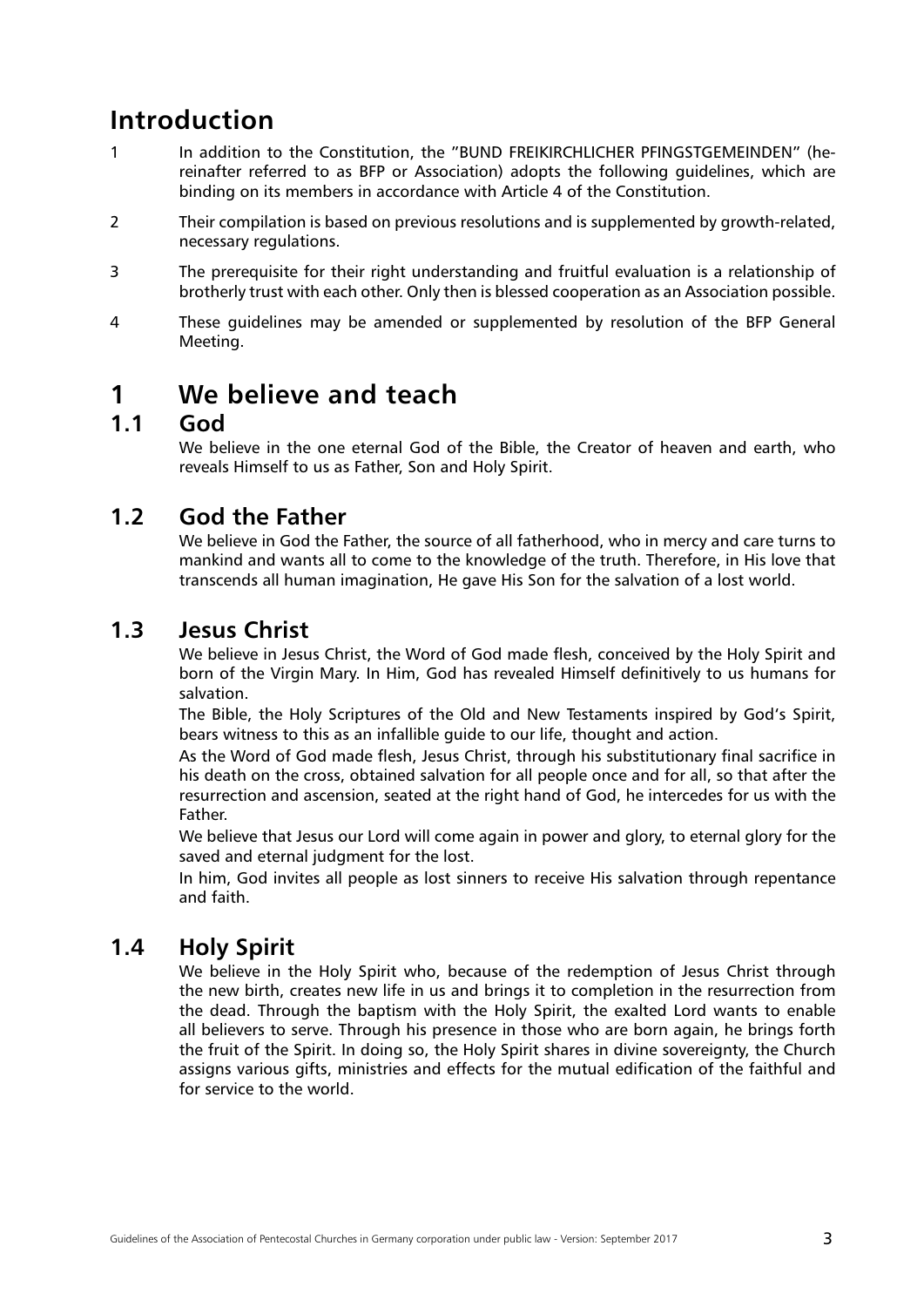## <span id="page-3-0"></span>**1.5 The church**

We believe that the church is the community called out by God of those redeemed from sin, through whom he proclaims his salvation to the world. It is also, as the body of Jesus, the place of mutual service to which God calls and enables all members.

Through baptism (by immersion) based on personal confession of forgiveness of sins and faith in Jesus Christ, believers are added to the local church. In the Lord's Supper, it proclaims the Lord's death and the common sharing of Jesus Christ as the head of the church, his body, in anticipation of his return.

Sharing in Jesus their Lord especially includes sanctification and faith-filled expectation of healing and restoration of the whole person.

## **2 Self-conception and tasks**

## **2.1 Self-conception**

- 2.1.1 The Association of Pentecostal Churches in Germany (BFP) is an evangelical free church and belongs to the worldwide Pentecostal Movement. This is expressed in its affiliates to the Pentecostal World Conference, the Pentecostal European Fellowship (PEF) and the Forum of Free Churches of Pentecost (FFP) in Germany.
- 2.1.2 The BFP is a community of churches and their spiritual leaders. It sees itself as a community of faith or denomination and as a community of churches that want to fulfill their mission under Christ, the common head. The name "Association" here is intended to express the biblical principle of binding togetherness and cooperation. We want to deal with each other in encouragement, correction and in the case of different insights in such a way that we do not discriminate, slander or offend each other (Romans 15, verse 7).
- 2.1.3 The BFP seeks to strengthen genuine relationships of the churches to New Testament togetherness through fellowship in word and prayer. Furthermore, it has set itself the goal of obtaining biblical guidelines for vocation, ministry and church.
- 2.1.4 These should also become common property of all churches in practice and help the members to fulfill their God-given tasks in autonomy, in respect to the divine leadership, which organically integrates itself into the overall leadership of the Association through consultation and coordination.
- 2.1.5 The BFP strives for unity in and with the churches and rejects divisive tendencies. The churches of the BFP are autonomous, but not independent. Local autonomy and supra-congregational commitments complement and enrich each other. This also includes the promotion and recognition of the the ministries to which all the churches of the BFP contribute (Ephesians 4, verse 11, etc.), which are seen as a gift of God to all churches.

## **2.2 Tasks**

- 2.2.1 In addition to its bodies (BFP General Meeting, Leadership Board and Presidium), the BFP fulfills its tasks (see Constitution Article 3) through BFP institutions, regions, working groups, churches and its staff. In doing so, the BFP ministries fulfill tasks of the BFP community on behalf of all churches (see section 9). Priority is given to the promotion of the employees both through personal support and through training and continuing education.
- 2.2.2 The Association assists with arranging job changes in churches and works. It endeavors to prevent or resolve difficulties in churches and ministries and, if necessary, to initiate disciplinary measures (see section3.3).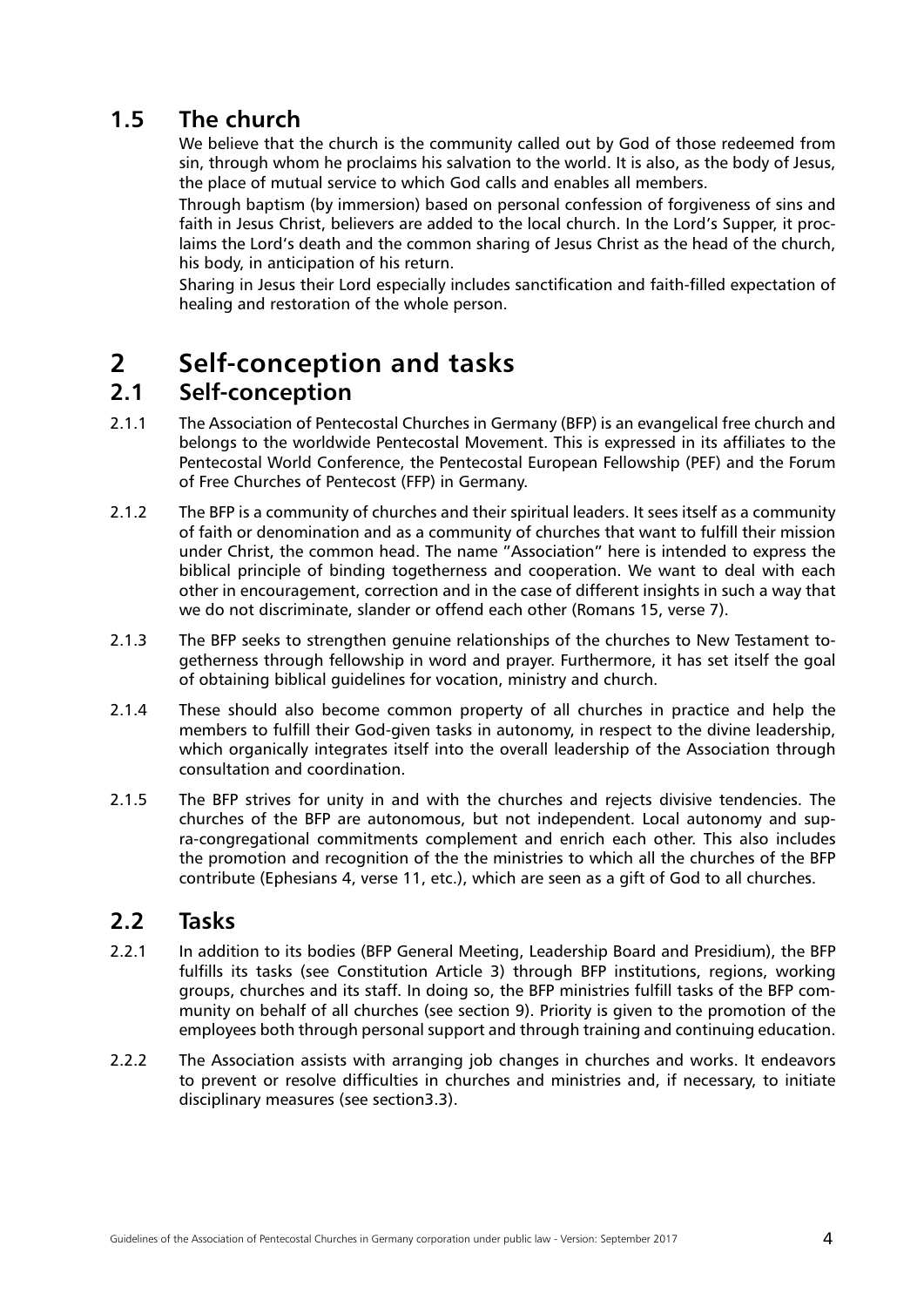## <span id="page-4-0"></span>**3 Membership**

## **3.1 Membership of churches and works**

- 3.1.1 As an association of churches, the BFP is a free church with the status of a corporation under public law.
- 3.1.2 Upon request, churches, church associations, and Christian ministries that accept the constitution and guidelines may become members of the BFP. Admission takes place after examination and recommendation by the respective region with the approval of the Presidium and the presentation at the BFP General Meeting.

Churches planted by member churches, staff or missionary activities of the BFP are BFP churches. Their membership as an independent church must be applied for and must be approved by the Presidium. These churches will be presented at the next BFP General Meeting [\(see section 4.5.1](l ) ).

## **3.2 Membership of pastors and spiritual workers**

#### **3.2.1 Training**

The basis and prerequisite for a spiritual co-worker is an inner calling from God. This is confirmed by the local church. The diversity of God's callings of men and women from all walks of life have led to the design of different training paths, which are laid down in the "Guidelines for Training in the BFP".

The Presidium decides on admission to training status or vicariate. These persons are included in the list of trainees and vicars.

Mentoring is provided during the training and vicariate period and is regulated in the "Guidelines for Training in the BFP".

The training does not entitle the candidate to ordination.

### **3.2.2 Ordination**

Ordination is a blessing for ministry - not the completion of training. With it, the called receive the recognition for spiritual service by the Association.

Employees in the BFP in full-time spiritual service can be ordained after completing their training (see section3.2.1) upon request of the ministry (usually the local church) and only with the recommendation of the region or church association. The decision is made by the Presidium.

The ordination is performed by a member of the BFP council.

#### **3.2.3 Membership of individuals**

There are options for individual membership in the Association as listed below. Members represent the churches, ministries and missionary ministries and the interests of the entire Association in the conferences.

#### 3.2.3.1 Personal membership

Admission as a personal member shall be granted:

- 1. For trainees beginning their vicariate in a BFP church with the following steps/ requirements:
	- Recommendation of the church for the vicariate
	- Request of the trainee for personal membership
	- Reference of the training officer of the region
	- Recommendation of the Region
	- Resolution of the Presidium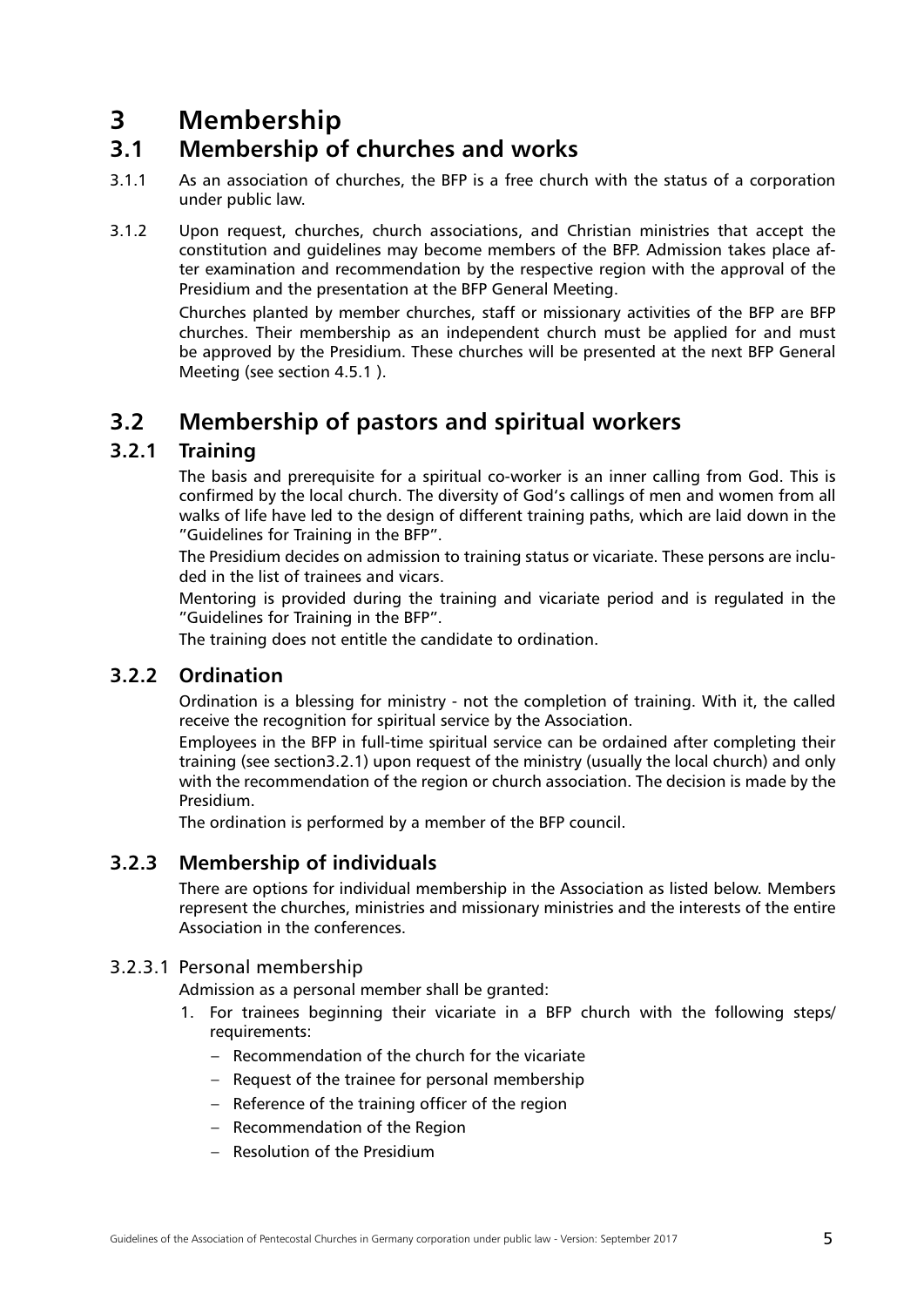<span id="page-5-0"></span>These individuals will be introduced as personal members at the following BFP General Meeting.

- 2. For pastors and other spiritual leaders from outside the BFP with the following steps/ requirements:
	- Application by the individual
	- Recommendation of the Region
	- Resolution of the Presidium
	- Presentation at the BFP General Meeting
- 3. Other persons in the special interest of the Association
	- of persons who are members of a BFP church: by resolution of the Presidium
	- of persons from outside the Association: by resolution of the Presidium

All personal members must be members of a recognized church and be integrated into their respective region. Loss of this congregational membership also means loss of personal membership in the Association.

The first three years of personal membership shall be considered a probationary period during which membership may be terminated by decision of the Presidium. The annual membership fee is due with/from the beginning of personal membership (see Financial regulations of the Association, § 2).

#### 3.2.3.2 Functional membership

Functional membership exists for leaders of churches and ministries in the BFP.

- They will receive a BFP identity card upon request to the BFP secretary's office.
- Their functional personal membership is terminated when they leave their leadership service.

#### 3.2.3.3 Dormant membership

Personal members who have not been in responsible leadership of a church, a work or in the Association for more than two years lose their passive voting rights in the BFP. Retired persons are not affected by this regulation. The dormant membership is understood as a temporary period for clarification and decision-making. During this time, the persons continue to participate in the life of their region and the Association with the other rights and obligations of a member. Those who have been in dormant membership for more than three years shall be dropped as a personal member unless a longer period has been agreed upon with the Executive Board.

#### 3.2.3.4 Termination of membership

If someone resigns from the BFP, is expelled, or is dropped from membership, he/she also loses all offices in the Association and in the region. The Executive Board decides on cases of doubt or special cases.

#### **3.3 Disciplinary code**

(See Constitution of the BFP, Article 5(3))

- 3.3.1 All Holders of the BFP identity card (see Section 3.4) are subject to the disciplinary regulations of the Association.
- 3.3.2 If, in connection with serious misconduct in doctrine and life, it is not possible to work through and settle the matter within the framework of either the church or the region, the Executive Board shall appoint a confidential committee and designate its leader (see also section6.1.3 ).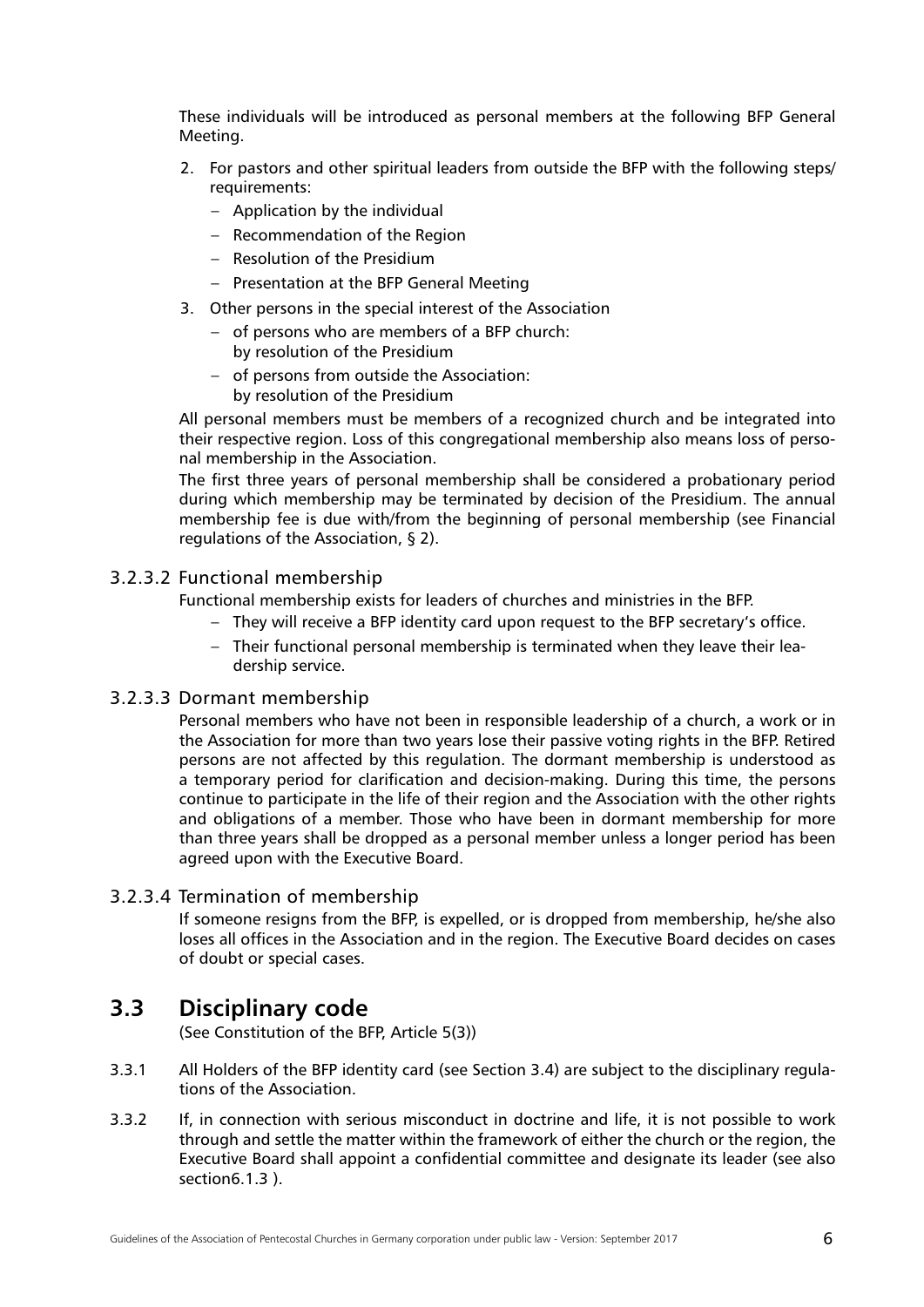- <span id="page-6-0"></span>3.3.3 The confidential committee shall consist of at least three persons, one of whom shall be from the Leadership Board. The other members of the confidential committee shall be appointed from the BFP council and the relevant regional leadership.
- 3.3.4 The confidential committee investigates the case and acts on behalf of the Association. In justified cases, it may provisionally prohibit the exercise of membership and official rights with immediate effect and confiscate the BFP identity card or other credentials of the BFP. In cases of penitence, the confidential committee shall determine the conditions of probation after considering all the circumstances.
- 3.3.5 If within four weeks after the announcement of the resolution of the confidential committee before the next BFP General Meeting the person concerned does not appeal to the Presidium and thus accepts the decision of the confidential committee, this decision becomes legally effective upon announcement. The details of the case shall then not be negotiated (see Constitution Article paragraph 53). The resolution shall be communicated to him/her in due time, at least one month before the deadline.

If the person concerned appeals to the Presidium, the essential facts and the reasons for the decision of the confidential committee are submitted to the Presidium for review and decision. The person concerned shall make a statement in in the confidential committee and if necessary in the Presidium. In the case of an expulsion, the BFP General Meeting decides on the request of the Presidium.

A record of the investigation and the result is kept, which is sent to the Presidium of the BFP and the person concerned.

If repentant, the individual will be granted a reasonable period of probation with appropriate conditions until reinstatement.

3.3.6 The Presidium shall decide on the termination of a probation and a new integration into the service community of the Association upon the request of the church and the region/ association.

## **3.4 BFP Identity Cards**

- 3.4.1 All personal members of the BFP receive an **Identity Card (Dienstausweis),** which is also a membership card as defined in the Constitution (Art. 4.6). Persons who are functional members (see section 3.2.3.2) receive a **Staff Identity Card (Mitarbeiterausweis)** upon request.
- 3.4.2 The identity cards show to the voting authorization (personal or functional see Section 3.2.3) and at the same time contains the service designation or the title conferred.
- 3.4.3 The cards are issued for a period of two years and are renewed thereafter. Anyone who leaves the Association as a personal member or ceases to be a functional member must immediately return their identity card to the BFP secretary's office. The identity card loses its validity on the date of resignation.
- 3.4.4 The issuance of ID cards for personal members of the BFP is independent of an existing employment relationship. Pastors who serve without employment are considered to be serving in an "honorary capacity" without this being noted on the identity card.

## **3.5 Directories of churches and employees**

- 3.5.1 The Association Secretariat shall publish a "Directory of pastors and staff" of the Association, which shall be available to all voting members of the BFP. This directory is for internal use only. All persons who are personal members of the BFP shall be listed in the Directory. In addition, the following persons shall be in the "Directory of pastors and staff":
	- church leaders
	- Senior staff of the Association, the BFP ministries and the institutions integrated into the BFP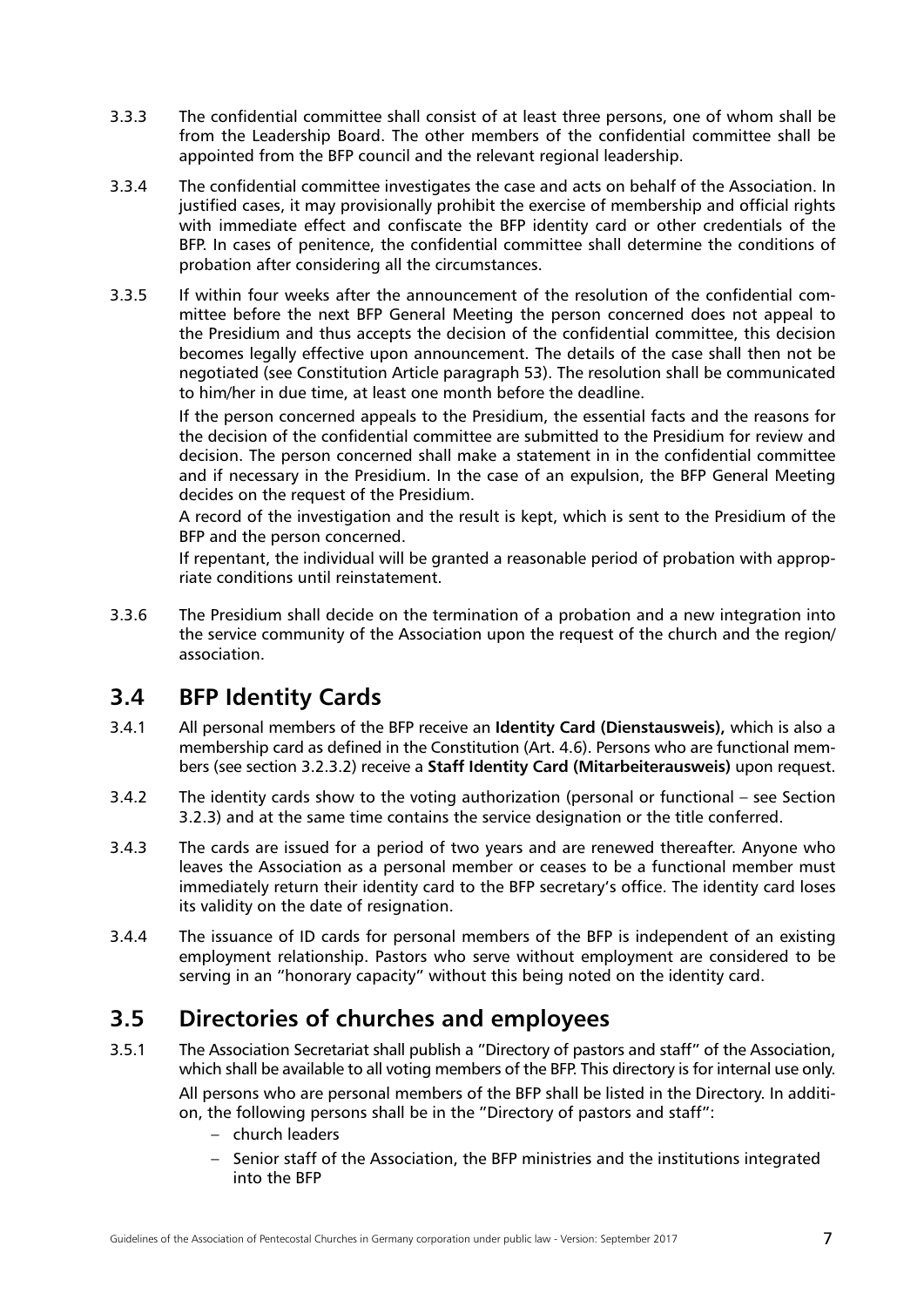- <span id="page-7-0"></span>3.5.2 Members who retire from service due to age remain in the directory (marked i. R. = retired).
- 3.5.3 The BFP Secretariat also publishes a "Directory for Churches and Ministries" which can be given to anyone interested.
- 3.5.4 The handling of data is regulated in the data protection regulations of the BFP.

## **4 Church membership**

### **4.1 Membership**

- 4.1.1 The membership of a church member must be clear. The local church carries out admission and, if necessary, expulsion of members.
- 4.1.2 Every member of a BFP church is thus immediately a member of the BFP as a free church.
- 4.1.3 Minor children of members are belongers of the church until they apply for their own membership.

## **4.2 Referral of members**

- 4.2.1 If a member of a church changes his or her place of residence, the church leader, after consultation with the member concerned, shall at the same time send a letter of referral to the BFP church in whose vicinity the member's new residence is located. This is necessary to ensure the continued biblical and healthy spiritual care of the member.
- 4.2.2 Church members who move to a residence where there is no BFP church in reasonable proximity should remain an out-of-town member of their current church until their membership in another church is resolved. In this case, the leader of the region in which the new residence is located should be contacted.
- 4.2.3 Admission of members from confessionally affiliated churches of the BFP should be by referral, if possible, and on the recommendation of the previous church. A transfer from a local nearby church should occur only after consultation with those responsible.

## **4.3 Church leadership**

- 4.3.1 Local churches are led by elders, with the pastor or one of the pastors usually being the leading elder. The leadership of the church pledges to strengthen the bond between the church and the BFP, to promote the Association, and to leave the church intact in the Association when they leave their responsibility.
- 4.3.2 The appointment of elders and the calling of pastors should be done with the approval of the church by the church leadership (or appropriate responsible persons from the Region/ Association). The regional leadership is available for consultation in this regard. The same applies to dismissal from such ministries.

## **4.4 Pastors/pastoral assistants**

- 4.4.1 Pastors/pastoral assistants in BFP churches are personal members of the Association (see Section 3.2.3). If a pastor/pastoral assistant is called from outside to a BFP church, personal membership is expected after a transition period of no more than three years.
- 4.4.2 The duties and ethical requirements of Pastors/Pastoral assistants are set out in service regulations.
- 4.4.3 If a pastor/pastoral assistant desires a change of ministry, he/she may submit a request to the BFP secretary's office for placement. The same applies if the church desires a change of pastor.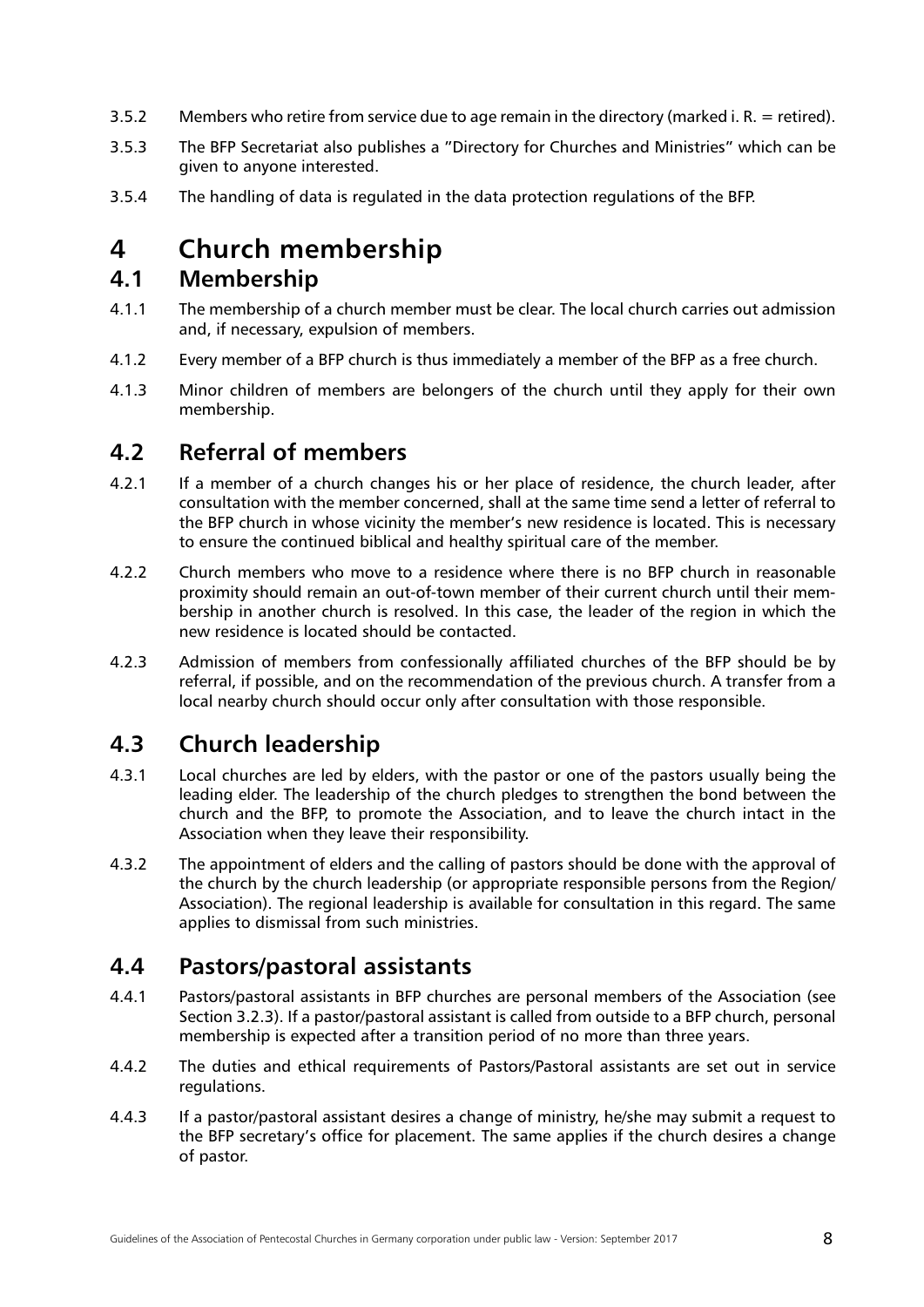## <span id="page-8-0"></span>**4.5 Branch congregations/church planting/locations**

- 4.5.1 If a church ministry has grown to the point where it can and wants to become an autonomous church, it can be recognized as autonomous if its membership is at least 25 people, it has appropriate spiritual leadership and a solid financial foundation. This step must be taken in agreement with the body responsible for the work (e.g., mother church, region), with reference from the regional leadership, and by resolution of the Presidium.
- 4.5.2 If no other jurisdiction exists, a church planting ministry is under the regional leadership board until it is recognized as independent.
- 4.5.3 A location (CG) is part of a main church and does not need its own legal entity. It is not independent and is under the direct responsibility of the main or overall church.

### **4.6 Association of congregations**

Several churches can join together to form a church network, which is intended to serve coordination, better evangelism and care, and especially church planting. The church network adopts a set of rules to regulate the relationship and cooperation. The status of the local church in its relationship to the region and the Association is not affected.

## **4.7 Legal capacity and escheat**

#### **4.7.1 The corporate-directed church (BFP churches).**

The local church has its own legal capacity directly through the corporation. A church constitution must be adopted by the members of the church for this purpose. These must be approved/counter-signed by the Leadership Board of the BFP.

If the church is the owner of real estate or the holder of a heritable building right when it joins the BFP, or if a church uses land that the BFP has acquired for the church as owner or heritable building right holder, the BFP issues a declaration of commitment to the church in the event that the church leaves the Association or becomes a registered association.

#### **4.7.2 The registered association (e.V.-church)**

The local church acquires its own legal capacity by founding a non-profit association, which is to be entered in the register of associations as a registered association. The statutes required for this are to be drawn up or revised in accordance with the current BFP model statutes.

#### **4.7.3 Escheat**

BFP churches and other works in the BFP enter the BFP as the beneficiary in the escheat paragraph. The following wording is used (in German): "In case of dissolution or in case of discontinuation of tax-privileged purposes, the assets of the church (work) go to the Association of Pentecostal Churches under public law with headquarters in Erzhausen, which must use them directly and exclusively for non-profit, charitable or church purposes."

#### **4.8 Church fees**

The membership of a church in the Association is entails with the payment of church fees to the Association in accordance with the applicable Financial regulations of the Association. There is an extra regulation with the associations.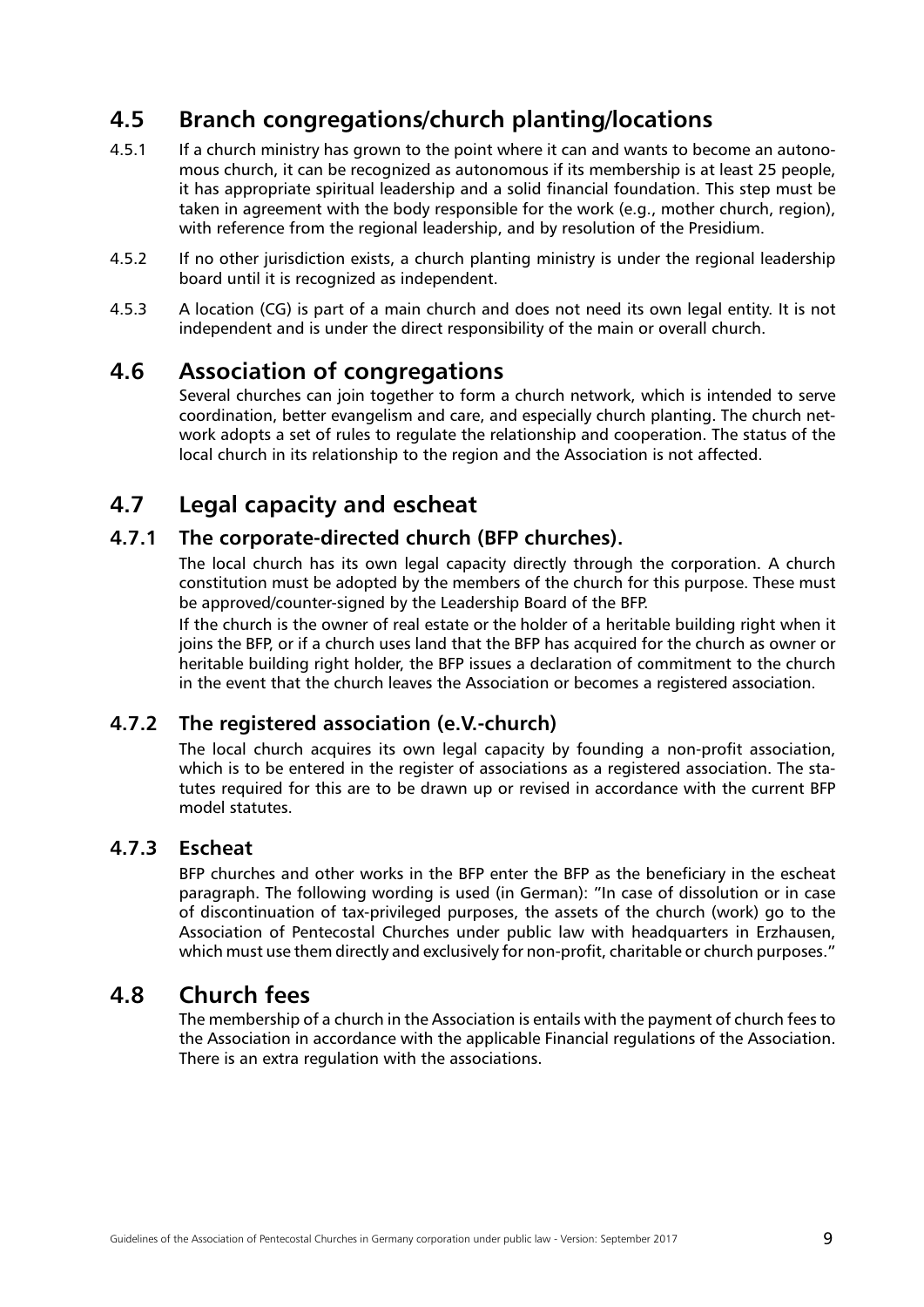# <span id="page-9-0"></span>**5 The BFP General Meeting**

According to the Constitution Article 7, the BFP General Meeting is one of the three bodies of the BFP. BFP General Meetings are usually held at least once a year. They are quorate meetings of members and delegates, with voting rights as regulated in sec. 5.2.4.

All personal members and the delegates of the churches and ministries represent the concerns of the BFP churches and the Association as a whole in the BFP General Meeting. Through requests, proposals and votes they shall serve these concerns responsibly. No member is entitled to financial compensation for proposals, elaborations and expert opinions, unless this has been expressly decided by the Leadership Board and agreed upon in writing.

### **5.1 Requests to the BFP General Meeting**

Requests to the BFP General Meeting are addressed to the General Secretary of the BFP. Requests received within the last three months before the beginning of a BFP General Meeting can only be considered in the following General Meeting. The General Meeting shall decide on exceptions.

Requests are placed on the agenda when

- 1. the Presidium supports the Request by a majority,
- 2. 1/3 of the members and delegates entitled to vote at a BFP General Meeting supported the Request,
- 3. at least three regions support a request.

## **5.2 Participation and voting rights**

#### **5.2.1 Participants with voting rights**

- 1. Pastors, other spiritual employees in the BFP, leaders of churches and BFP works who have a BFP identity card or staff identity card. Their regular participation in the BFP General Meetings is part of their membership duties. If they are unable to attend, a written excuse should be given.
- 2. Representatives of churches and ministries as delegates. Delegates are invited and registered through their leader, who must co-sign their registration cards, otherwise they will not be eligible to vote. They are usually elders or leaders. They participate in the resolutions of the BFP General Meeting in free decision and spiritual responsibility.
- 3. Trainees in Vicariate.

#### **5.2.2 Participants without voting rights**

- 1. Additional elders and staff from BFP churches and ministries, as well as the spouces of General Meeting members.
- 2. Pastors or others person engaged in spiritual ministry or congregational representatives who desire to become acquainted with and possibly join the BFP.
- 3. People who are not members of the BFP, but who have a special interest in a point of their work or who are important to it as seen by the BFP.
- 4. International pastors and mission workers who work with us on German soil on a permanent and official basis.
- 5. The pastors or church representatives who are on friendly terms.
- 6. Trainees who are not yet in the Vicariate.
- 7. Other guests (by prior arrangement with the General Secretary of the BFP).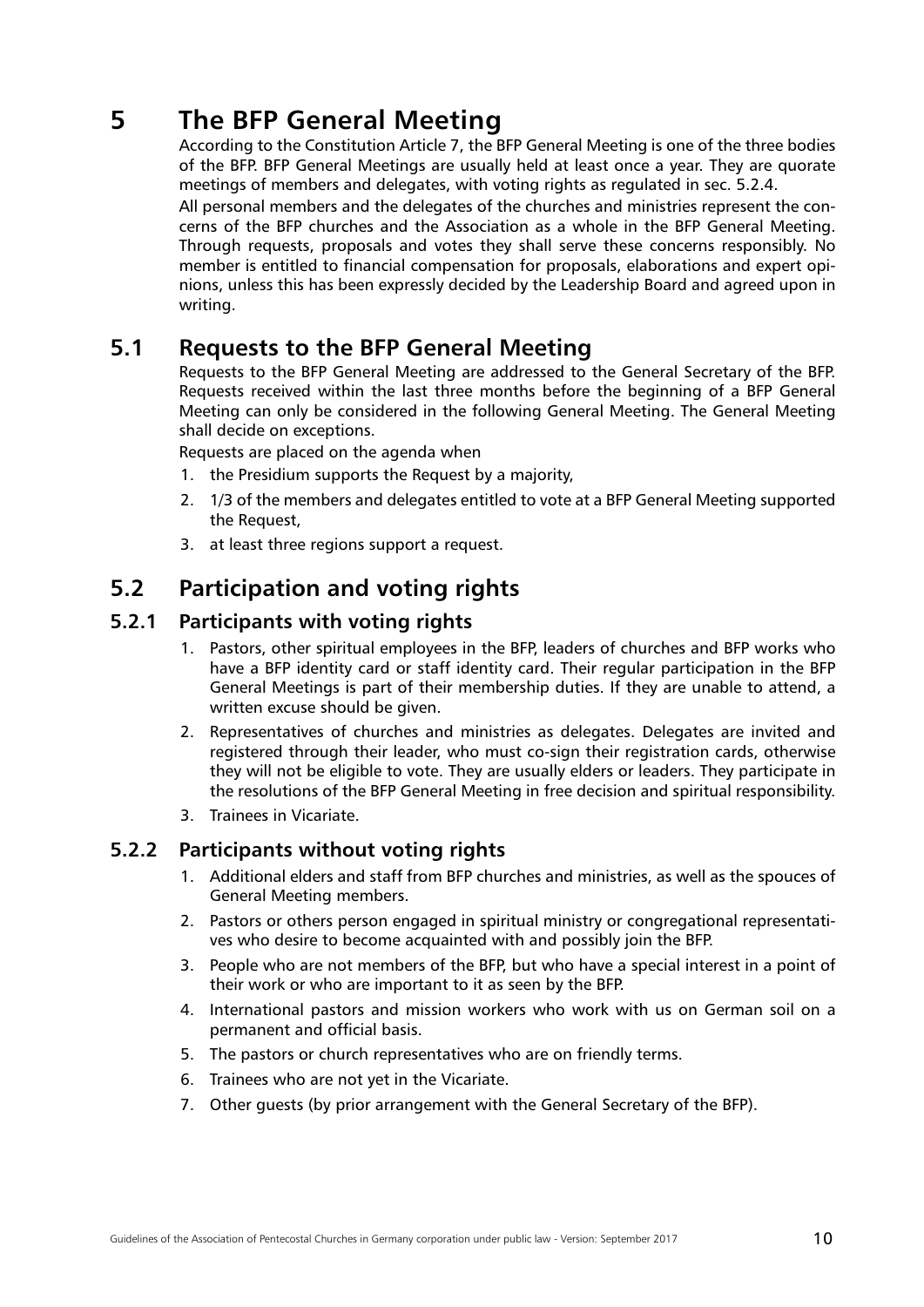#### <span id="page-10-0"></span>**5.2.3 Participant cards**

Each registered participant will receive a participant card at the registration desk. Voting members and delegates will also receive a voting card. Only those entitled to vote are admitted to specially announced meetings.

#### **5.2.4 Voting rights**

In addition to those entitled to vote in person with a BFP identity card , delegates from churches and ministries are entitled to vote.

1. Number of delegates from churches:

| up to                                                                                |  |  |  | 50 church members $= 1$ delegate                 |  |  |  |
|--------------------------------------------------------------------------------------|--|--|--|--------------------------------------------------|--|--|--|
|                                                                                      |  |  |  | from $51$ to $100$ church members = 2 delegates  |  |  |  |
|                                                                                      |  |  |  | from $101$ to $200$ church members = 3 delegates |  |  |  |
|                                                                                      |  |  |  | from 201 to 300 church members $=$ 4 delegates   |  |  |  |
|                                                                                      |  |  |  | from $301$ to $400$ church members = 5 delegates |  |  |  |
|                                                                                      |  |  |  | from 401 to 500 church members $= 6$ delegates   |  |  |  |
|                                                                                      |  |  |  | from $501$ to $700$ church members = 7 delegates |  |  |  |
|                                                                                      |  |  |  | from $701$ to 1000 church members = 8 delegates  |  |  |  |
| Furthermore, one additional delegate for every 500 members or part thereof.          |  |  |  |                                                  |  |  |  |
| The same key also applies to voting rights at regional meetings (see section 6.1.2). |  |  |  |                                                  |  |  |  |

2. Number of delegates from works:

A delegate key is established by the Leadership Board for BFP works and other works in the Association (see section 9.1).

Church associations in the BFP are themselves responsible for ensuring that all pastors, other spiritual workers and churches belonging to them are represented at the BFP General Meetings in accordance with the above points.

#### **5.2.5 Resolutions of the BFP General Meeting**

They shall be passed in accordance with the Constitution (Article 7, 6).

## **6 Regions and church associations**

## **6.1 Regions**

The churches and works of the Association form regions, which generally correspond geographically to the federal states. Each church and each plant, as well as each personal member, is incorporated into a region.

The regions shall adopt guidelines in accordance with these BFP guidelines in order to fulfill their tasks. The regional guidelines are approved by the Executive Board and confirmed by the Presidium.

The establishment of new regions as well as the division of regions requires the approval of the Presidium.

#### **6.1.1 Tasks**

Life, cooperation and fellowship in the Association take place with the significant participation of the regions. This happens especially in the participation and co-responsibility in:

- 1. BFP ministries (e.g. TSB Board of Trustees, missionary ministries, integration)
- 2. Training (regional training officers and mentoring)
- 3. Membership
- 4. Admission as a personal member of the BFP requires integration in the respective region and its recommendation. The Presidium decides on exceptions.
- 5. Church consulting ministry (support with regard to development and crises of churches)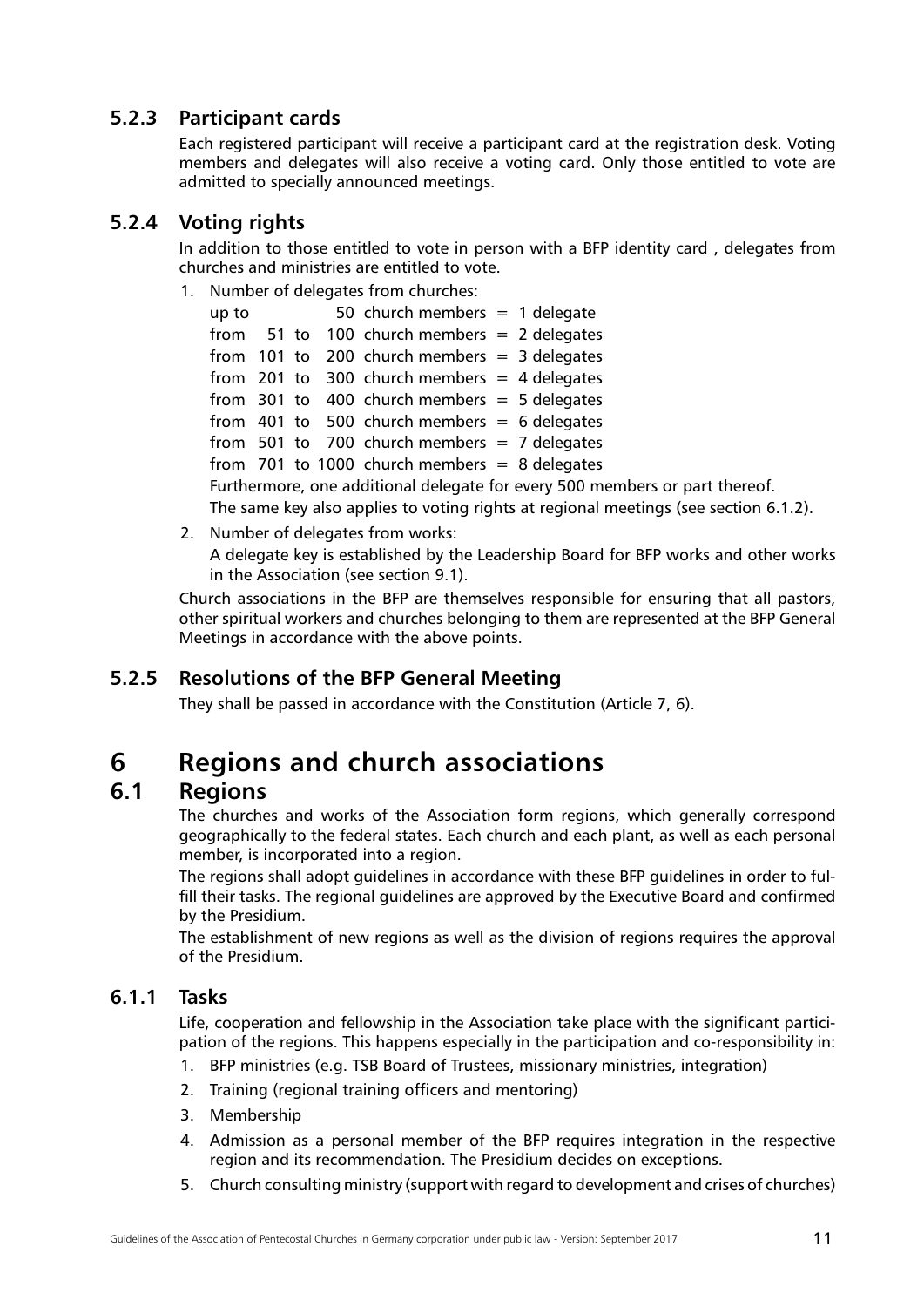- <span id="page-11-0"></span>6. Church planting (regional work/regional networking).
- 7. International Churches (AIG Representative)
- 8. Training (national youth ministry, trainees, pastors retreat/training).
- 9. Actions (days of faith and prayer, etc.)
- 10. Preliminary work on topics, guidelines, etc.

#### **6.1.2 Regional meeting**

The regional meeting is the actual decision-maker of the region. It elects a regional leadership board.

Regional meeting shall be held at least twice a year. The invitation is issued in writing by the regional leadership board.

The regional meeting can decide on the establishment of districts. It elects the training officers of its region, the representatives in the BFP works and may nominate a candidate for election to the Leadership Board.

The minutes of the regional meetings are sent to the Praeses of the BFP and to the General Secretary of the BFP and the BFP secretary's office.

#### **6.1.3 Regional leadership board**

The regional leadership board is elected by the regional meeting with an absolute majority and consists of at least three persons. The election takes place in the first six months after the BFP election meeting. Its duties include the following:

- 1. Management of the regional meetings,
- 2. Pastoral care of the staff (pastors, elders and responsible employees),
- 3. Mentoring of trainees along with the ABR,
- 4. Settlement of church and pastor issues.

Disciplinary and problem cases that cannot be resolved at the regional level will be referred by the regional leadership beoard to the Leadership Board of the BFP for decision (see section 3.3.2). If a church is no longer capable of acting (lack of members, lack of leadership, insolvency, etc.), the regional leadership board is both obligated and authorized to initiate appropriate measures immediately in consultation with the Leadership Board.

#### **6.1.4 The regional director**

As a representative of his region, the regional director is a member of the Presidium (constitution, article 9, paragraph 2). He is also the representative of the Presidium in his region. If a regional director steps down prematurely or is no longer a candidate, he or she shall inform the Executive Board or the Presidium in good time in order to facilitate a harmonious transition.

As a representative of the Presidium in the region, he represents the Association on special occasions (anniversaries, induction of pastors, etc.).

Anyone who has been a voting member of the BFP for seven years and has served in the region for two years is eligible to be elected as a regional leader. Nominations for election as regional director shall be made at a regional meeting prior to the BFP General Meeting during which the election is held. Following the nomination, the Executive Board will receive the list of candidates available for election as regional leaders in order to provide feedback on a case-by-case basis, if necessary.

A regional leader cannot be nominated to serve as a member of the Leadership Board in a dual capacity; likewise, a member of the Leadership Board cannot be nominated to serve as a regional leader in a dual capacity.

The regional director has the right to participate in church meetings (general meetings). The churches as well as the church leaderships have the right to invite representatives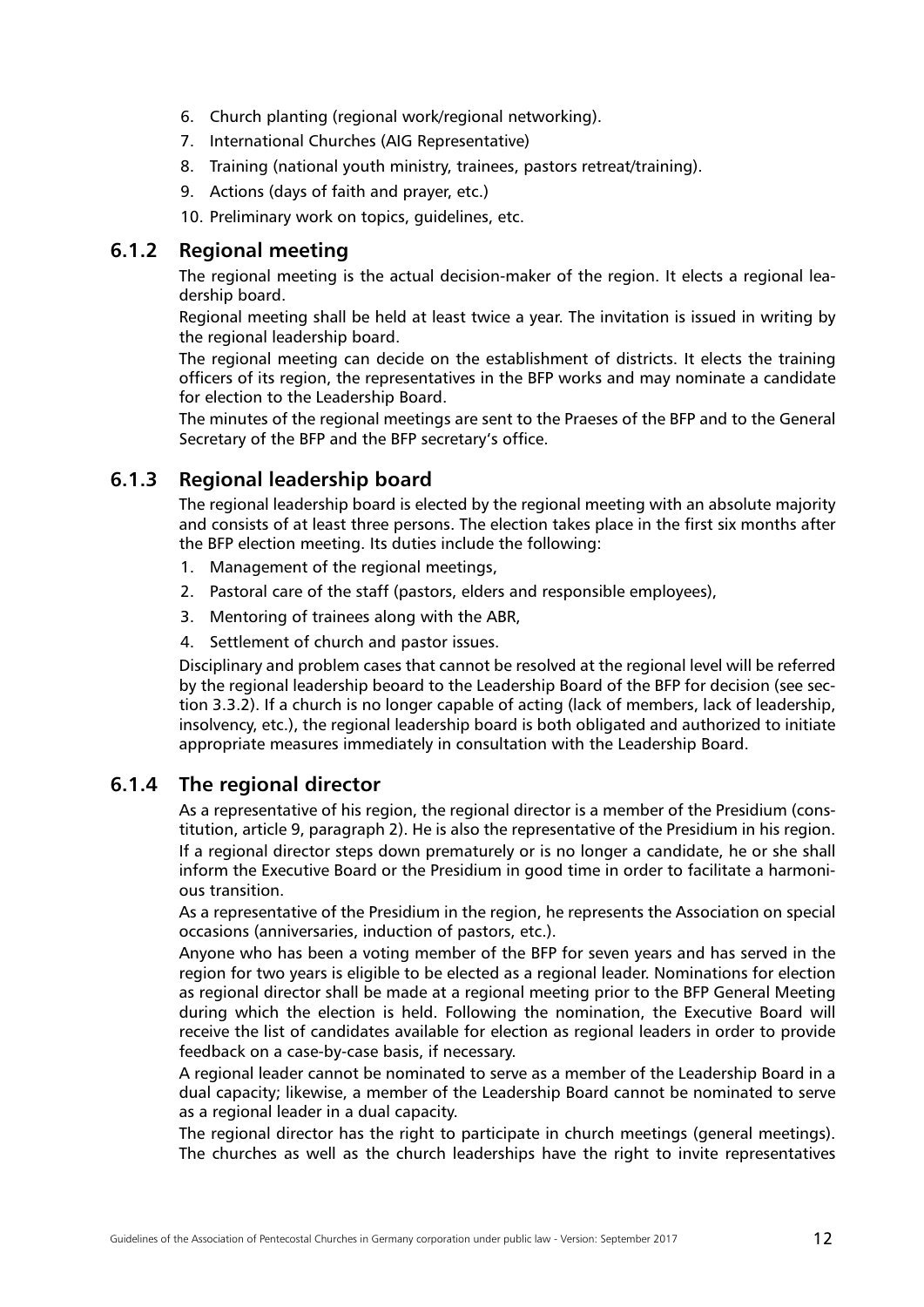<span id="page-12-0"></span>of the regional leadership, in difficult cases to delegate the leadership of the meeting to them; and if necessary, to appoint the regional leadership to the emergency board. Newly elected regional director (as a group) receive an introduction to their role.

## **6.2 Church associations**

Church associations become members of the Association according to criteria that have been previously clarified and agreed upon in writing and approved by the BFP General Meeting.

The church associations in the Association regulate their affairs and areas of work on their own responsibility in accordance with the requirements of the constitution and guidelines of the BFP.

## **7 Presidium**

The Presidium shall exercise spiritual responsibility and business management for the Association as a whole.

## **7.1 Composition, competences and tasks of the Presidium**

#### **7.1.1 Composition**

The Presidium is composed of the Leadership Board (see Section 7.2.1), the Regional Directors elected by the regional meeting, the respective representatives of church associations, if agreed (see Section 6.2), and individuals proposed by the Leadership Board and confirmed by the Presidium (if necessary, for a fixed term or for the current election period).

The election shall be held in accordance with separately prepared election regulations.

If the current Presidium wishes to change the number of members of the Leadership Board for the next election period, the Presidium may resolve to do so no later than one year before the election.

Only members who have been voting members of the BFP for at least seven years can be members of the Presidium. In case of deviations, e.g. new church associations or individuals, the Presidium decides.

#### **7.1.2 Competences and tasks**

The Presidium has the task of seeking and discerning God's will for the Association through prayer and Bible study, and of finding common direction in pending doctrinal issues.

The work of the Presidium is to ensure unity, coordination and cooperation among the Leadership Board, regional leaders and leadership of the church associations and BFP ministries.

The Presidium is responsible in particular for the following areas:

- 1. It discusses topics and current issues and, if necessary, makes recommendations on these to the General Meeting.
- 2. It prepares the BFP General Meetings and makes the necessary decisions for them.
- 3. It advises and makes recommendations in essential matters, in particular in financial matters of the Association, and must be involved in fundamental decisions. It decides on investment plans insofar as these do not fall within the competence of the Leadership Board (see section 7.2.2 item 4) and on disposals of BFP real estate for submission to the BFP General Meeting.

It decides on the admission of loans for the Association (including those for BFP works) as well as on the encumbrance in rem of BFP real estate, insofar as these do not concern corporate-directed churches and their real estate (see also section 7.2.2 item 8).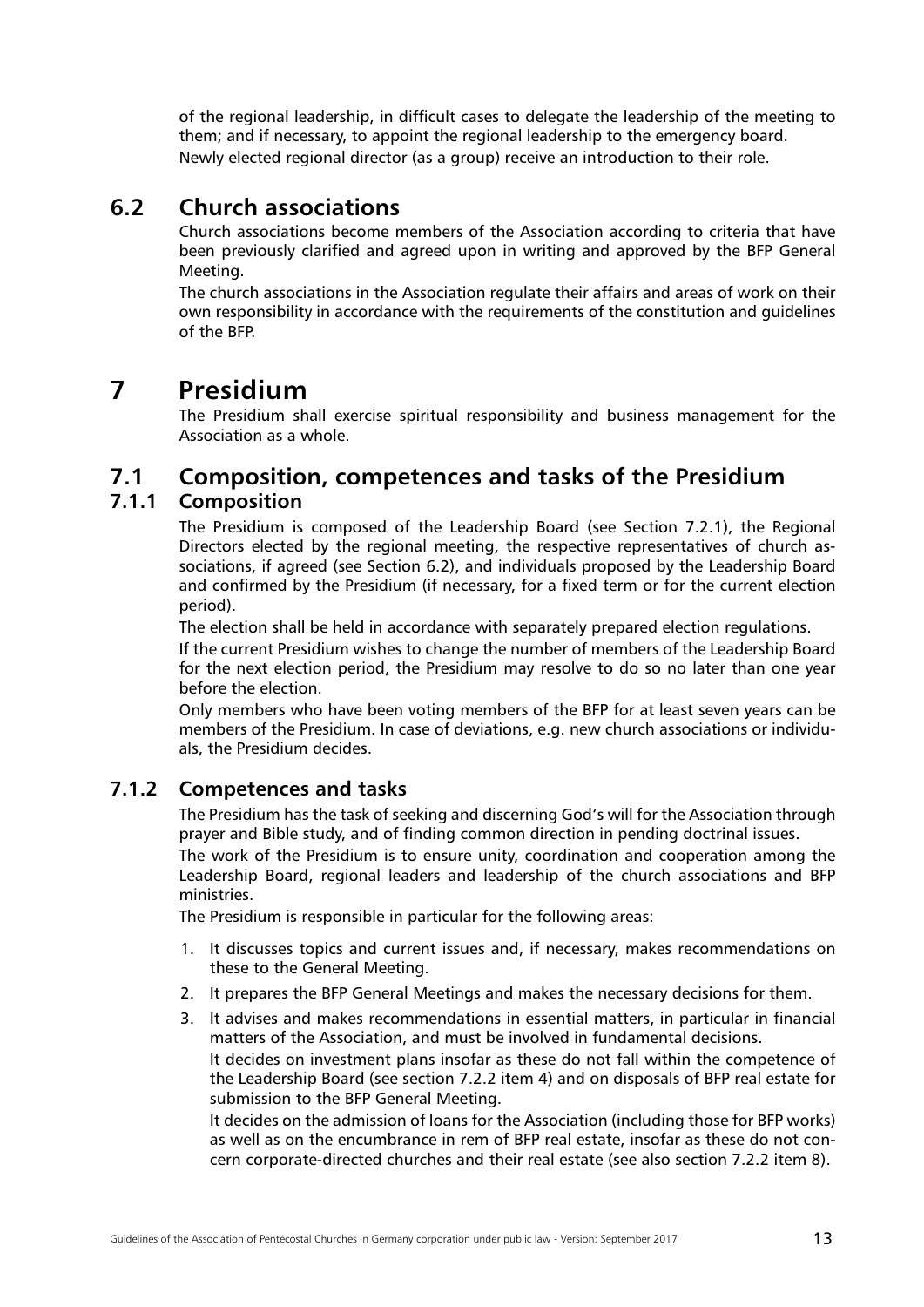- <span id="page-13-0"></span>4. It appoints the auditors for the financial and cash reports of the Association for confirmation by the BFP General Meeting. The auditors for the BFP works shall be appointed by their own bodies which have responsibility for this. It decides on membership applications as a reference for the BFP General Meeting and decides on ordinations.
- 5. It decides on the admission to the status of a trainee; likewise, it decides on the admission to the status of a vicar after completion of training.
- 6. It decides on amendments to the Constitution and guidelines of the Association after preliminary work and presentation by the Leadership Board for presentation and decision in the BFP General Meeting.

It approves the statutes and guidelines of regions and BFP ministries.

- 7. It is responsible for representing the Association internally and externally.
- 8. It appoints working groups and committees for specific areas of responsibility.
- 9. It sends delegates from among its members as representatives of the Association to committees and ministries. It decides on the delegation for inter-church tasks (e.g. VEF, Alliance), as far as these do not fall under the responsibility of the Leadership Board. In the case of delegation to working meetings, conferences, etc., a written report with the results should be sent to the Presidium.

The Presidium may delegate tasks to the Leadership Board.

## **7.2 Leadership Board**

#### **7.2.1 Composition and election**

The Leadership Board consists of at least seven members elected by the BFP General Meeting and representatives of church associations, if so agreed (see Section 6.2). From these, the BFP General Meeting elects the Praeses, Vice-Praeses, General Secretary and Treasurer of the BFP, who represent the Association in and out of court and thus form the Executive Board. The other members elected by the BFP General Meeting are also entitled to vote as assessors.

Election as a member of the Executive Leadership shall not be based on group, ministry, or regional interests, but solely on the basis of responsibility for the overall work of the BFP. In the person to be elected, in addition to the appropriate charisma, the suitability of character for the required service on the Leadership Board should be evident.

Nominations for the election of the Leadership Board shall be made by the incumbent Presidium and may be supplemented by the regions (see election regulations for the Leadership Board of the BFP). The BFP General Meeting elects the Leadership Board from the nominated candidates and from those the persons for the legal offices of the Executive Board.

An absolute majority is required for the election of Leadership Board Members. If this is not achieved in the first ballot, a run-off election is held between the candidates with the most votes.

The Leadership Board elected by the BFP General Meeting as well as the regional leaderships are elected for five years (see section6.1.3 ). Re-election is permissible.

#### **7.2.2 Mode of operation and tasks**

The Leadership Board meets at regular intervals. The meetings are convened by the General Secretary of the BFP after joint agreement on dates.

The Praeses, Deputy Praesess, Treasurer of the BFP and General Secretary are each authorized to represent the BFP alone. However, legal transactions concerning real estate and other rights in rem require the signatures of the Treasurer of the Association or his deputy in conjunction with another member of the Leadership Board. For savings books and accounts, the Treasurer of the BFP or his deputy is also authorized to sign alone.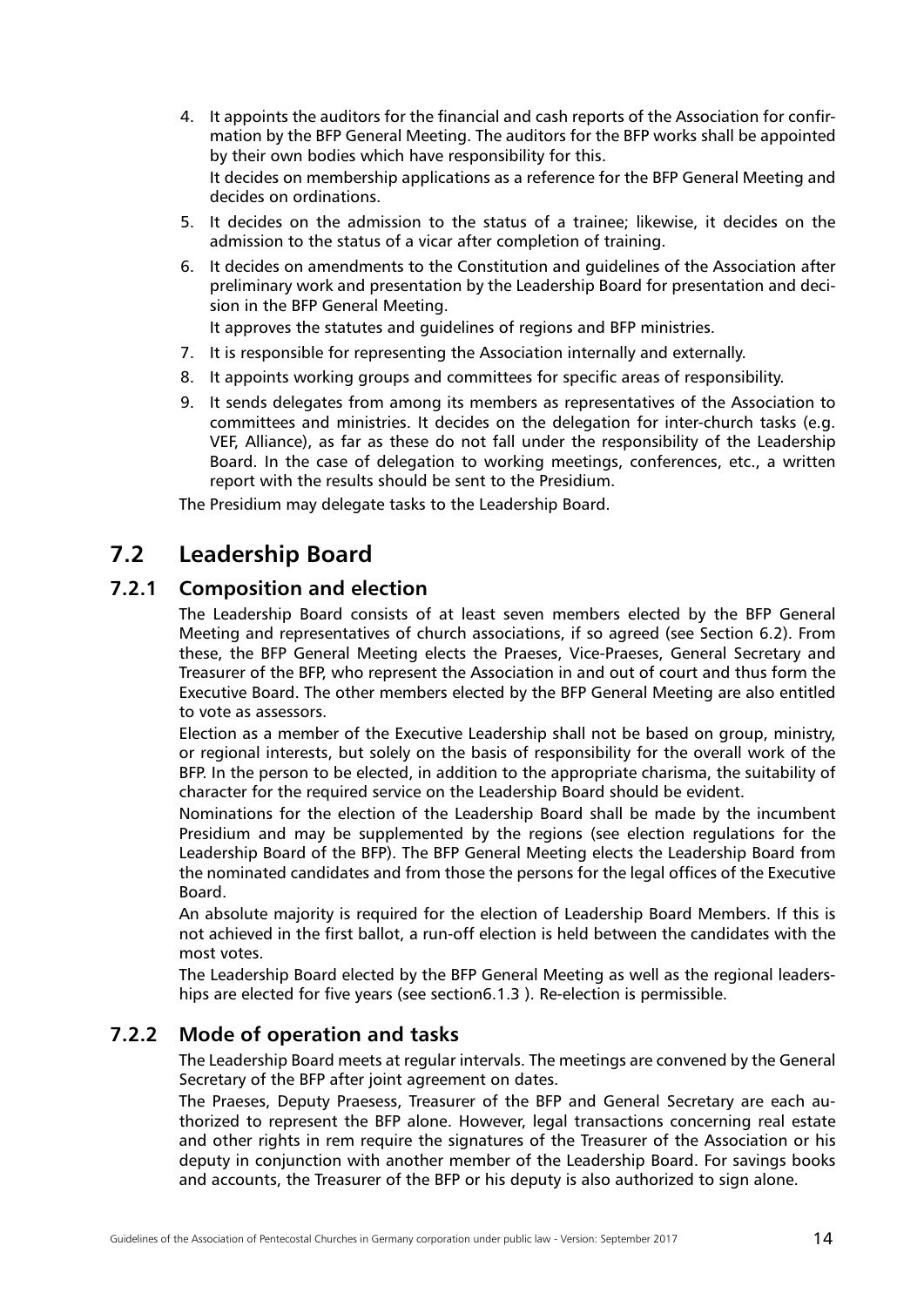<span id="page-14-0"></span>The Leadership Board may call in competent, interested persons as advisors on specific topics.

Tasks:

- 1. It is responsible for all areas of the Association. Its members have access and the right to speak in governing bodies and General Assemblies in regions and associations, churches and ministries. In justified cases, it can demand the convening of meetings and General Assemblies.
- 2. Administrative matters involving ministries and authorities.
- 3. Staff recruitment at the BFP headquarters.
- 4. Decisions regarding investments and acquisitions as well as the implementation of structural measures in BFP institutions. If the measure exceeds EUR 250 000, the Presidium must give its approval (see also Section 7.2.2 item8 ).
- 5. Decisions on the admission of churches to the legal status of corporation and approval of their statutes.
- 6. Decisions on the granting of support payments from BFP aid (BBH) funds. Decisions on granting financial support from BFP assets are to be made by the Presidium.
- 7. Decisions on taking out loans and guarantees for churches and works according to table presentation of the Treasurer of the BFP.
- 8. Decisions on taking out loans for the Association (including those for BFP works) as well as on encumbrances on Federation property, insofar as these do not concern corporate-directed churches and their real estate, require the approval of the Presidium on the basis of a table presentation by the Treasurer of the BFP ([see Section 7.1.2 item3](l ) ).

If decisions cannot be reached by consensus within the Leadership Board, they must be submitted to the Presidium.

## **7.3 Competencies/Duties of the Praeses of the BFP**

#### **7.3.1 Praeses of the BFP**

- 1. The Praeses of the BFP, in addition to performing legal and administrative duties, represents in a special way the spiritual principles of the Fraternity and promotes the spiritual development and visionary direction of the BFP.
- 2. He chairs the BFP General Meeting. He shall chair the Leadership Board Meeting unless another member of the Presidium is designated to do so, and shall chair the Presidium meeting unless another member of the Presidium is designated to do so.
- 3. He responsibly directs the work of the BFP in accordance with the guidelines and directives of the BFP General Meeting, shall work for the implementation of the decisions taken and shall give suggestions for new initiatives and activities.
- 4. He maintains contact with the staff, churches and regions and promotes their cooperation.
- 5. By virtue of his office, he has access to all committees (ministries, committees, etc.) of the BFP. As a representative of the Presidium and the BFP General Meeting, he should be the link between the individual ministries and the entire fraternity.

#### **7.3.2 Competencies/Duties of the Vice-Praeses of the BFP**

The Vice-Praeses assume areas of responsibility and work within the framework of the Presidium/Leadership Board (see Sections 7.1.2 and 7.2.2) and represent the Praeses of the BFP in case of incapacity. They are legal representatives of the Association and have all rights and duties of the Praeses in case of representation.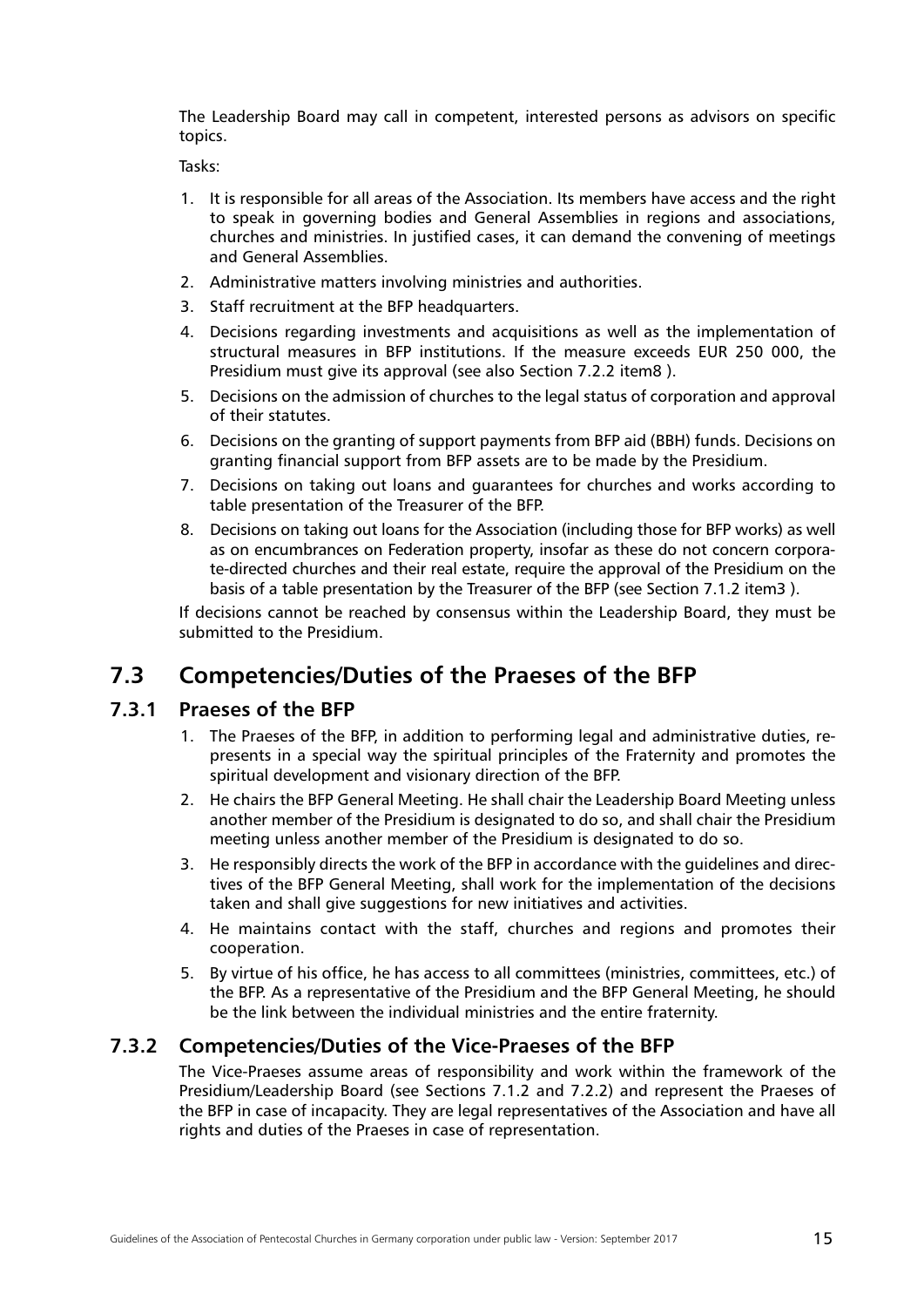<span id="page-15-0"></span>If, in addition to the Vice-Praeses elected by the BFP General Meeting, a second (and further) Vice-Praeses of the BFP from a church association has been agreed upon by special arrangement, this Vice-Praeses shall be confirmed by acclamation by the BFP General Meeting.

#### **7.3.3 Competencies/Duties of the General Secretary of the BFP**

- 1. The General Secretary of the BFP assumes areas of responsibility and work within the framework of the Presidium/Leadership Board (see Sections 7.1.2 and 7.2.2). These include in particular the areas of "Members", "Training", "Administration" and "Public Relations".
- 2. He maintains contact with the staff, churches and regions and promotes their cooperation.
- 3. By virtue of his office, he has access to all Regions, Associations, Committees and Ministries of the BFP and is informed of their activities through their minutes.

#### **7.3.4 Competencies/Duties of the Treasurer of the BFP**

1. He/she shall responsibly manage, in accordance with the directives of the Executive Leadership, the Presidium and the BFP General Meeting, the income and expenditures of collections and donations, as well as loans taken out, etc. He is obliged to raise his objection to all financial decisions of the BFP General Meeting

or the Presidium which are irresponsible in terms of the cash situation.

- 2. He/she shall be authorized to sign for checks and referrals in accordance with instructions and authority given to him/her by the Executive Leadership or the BFP General Meeting. Further details shall be regulated by the Financial/Cash Regulations.
- 3. In matters of property law, he shall sign jointly with another member of the Executive Leadership in accordance with Article 8 (3) of the Constitution, unless the Financial/ Cash Regulations provide otherwise.
- 4. He/she shall submit a written financial and cash report of the Association including BFP ministries to the Presidium and the BFP General Meeting at regular intervals – at least annually.

He/she shall ensure that book and cash audits are carried out once a year by the auditors to be appointed by the BFP General Meeting. Their report is to be submitted to the BFP General Meeting (see section 7.1.2 item 4).

- 5. He/she is responsible for the for the movable and immovable property of the Association, unless otherwise regulated.
- 6. He/she shall seek equitable support for underpaid pastors from BFP aid as directed by the Executive Leadership (see Section 7.2.2 item6 ).
- 7. He/she is responsible for issuing salary guidelines as directed by the Executive Leadership or the BFP General Meeting and recommends classifications for employees of the Assembly to the Executive Leadership and maintains their salary records.
- 8. To the extent necessary to comply with the law, he shall receive the cash reports of the Ministries of the BFP.
- 9. He/she shall ensure that the audits of the books and cash of the corporation-direct churches are carried out at reasonable intervals in accordance with the statutory provisions. In the event of discrepancies, he shall report them to the Executive Leadership. The Treasurer of the BFP may delegate the audit.
- 10. The BFP ministries are required to submit a budget to the Treasurer of the BFP and to coordinate all significant expenditures, salary changes, and capital expenditures with the Treasurer in advance.
- 11. The Treasurer of the BFP is authorized to appoint a Finance Committee. This is appointed by the Presidium on the Executive Leadership's reference.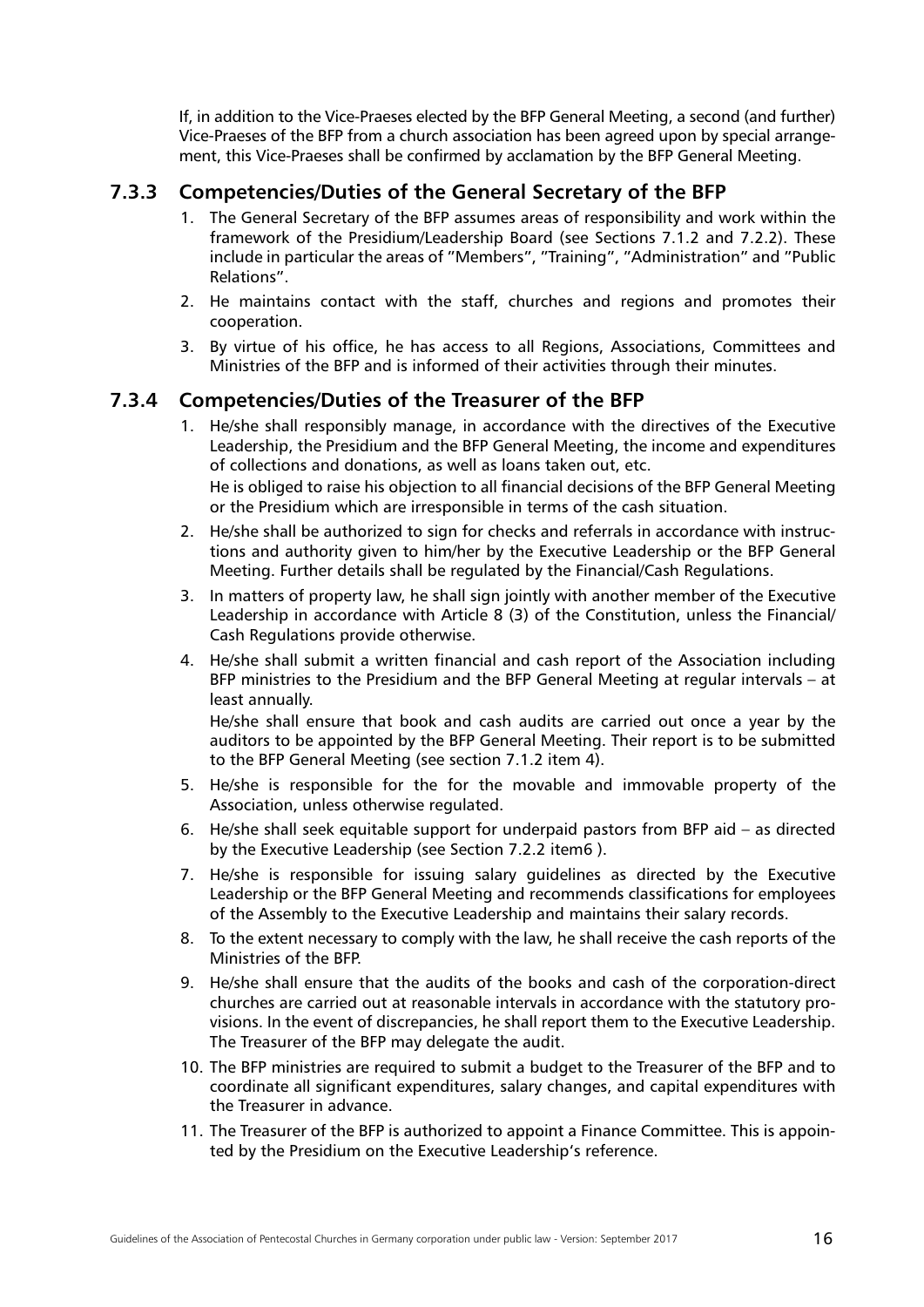## <span id="page-16-0"></span>**7.4 Work regulations**

- 1. Within the first six months after an election in the BFP General Meeting, the Executive Leadership shall establish working rules for itself and agree on the distribution of work areas, insofar as these are not specified in the constitution and guidelines, and presents the results to the Presidium.
- 2. Once the regional leaders have been reappointed by the regional meetings, the Presidium shall immediately adopt rules of procedure. The reappointment of the regional leaders must take place within six months after the BFP electoral meeting. The church associations elect their representatives according to their own rotation.

#### **7.4.1 Working groups and committees**

The Presidium appoints working groups and committees for corresponding areas of responsibility.

Working groups are formed exclusively by members of the Presidium. Committees consist of members of the Presidium and other persons. The heads of the committees are confirmed by the Presidium.

Standing committees operate for the duration of the corresponding Executive Leadership election period; ad hoc committees are limited to the project/assignment at hand.

### **7.5 Representation**

The BFP strives for contact and cooperation in national, inter-church and international relations in the Body of Christ. The Presidium decides on the respective representatives. Attendance and results at given events should be reported to the Presidium and, if necessary, to the BFP General Meeting.

## **8 BFP council and honorary members**

#### **8.1 BFP Council**

The BFP council is composed of the Presidium, the leaders of the BFP ministries, the leaders of the church associations, the honorary members and members appointed by the Presidium for the respective election period. It meets at least every two years to exchange ideas. The tasks of the BFP council are the integration and the unity in the Association, as well as the cultivation of relations of incumbent and former responsible persons. Its members serve on confidential committees and other bodies, as well as the ordained members in ordinations.

The leadership of the BFP council is determined by the Executive Leadership at the beginning of an election period.

## **8.2 Honorary members**

After at least 16 years of uninterrupted membership in the Presidium, members of the Presidium may be appointed honorary members by the BFP General Meeting at the request of the Executive Leadership.

Other persons who have earned special trust through their commitment to the Association may be appointed honorary members by the BFP General Meeting at the request of the Executive Leadership.

Honorary membership means access to the BFP council and is valid for life if it is not revoked by the Presidium.